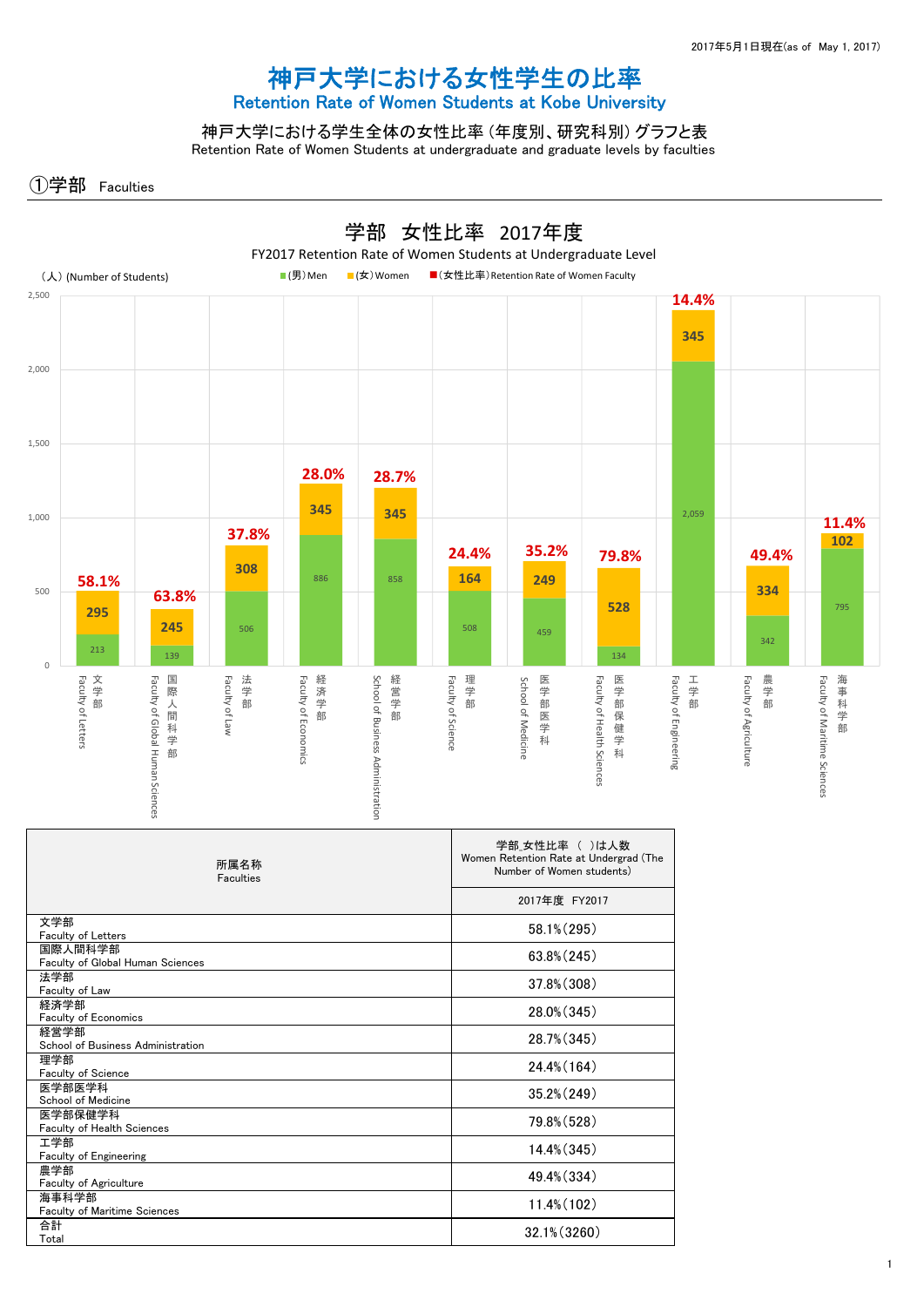

Т

٦

| 所属名称<br>Graduate Schools                                           | 大学院(M) 女性比率 ( )は人数<br>Women Retention Rate at Graduate Schools<br>(M) (The Number of Women students) |
|--------------------------------------------------------------------|------------------------------------------------------------------------------------------------------|
|                                                                    | 2017年度 FY2017                                                                                        |
| 人文学研究科<br>Graduate School of Humanities                            | $57.4\%$ (66)                                                                                        |
| 国際文化学研究科                                                           | $67.9\%$ $(76)$                                                                                      |
| Graduate School of Intercultural Studies                           |                                                                                                      |
| 人間発達環境学研究科<br>Graduate School of Human Development and Environment | $56.1\%$ (101)                                                                                       |
| 法学研究科                                                              |                                                                                                      |
| Graduate School of Law                                             | $42.3\%$ $(33)$                                                                                      |
| 経済学研究科                                                             | $38.9\%$ $(61)$                                                                                      |
| Graduate School of Economics                                       |                                                                                                      |
| 経営学研究科<br>Graduate School of Business Administration               | $46.9\%$ (45)                                                                                        |
| 理学研究科                                                              |                                                                                                      |
| Graduate School of Science                                         | $24.4\%$ (59)                                                                                        |
| 医学研究科                                                              | $40.5\%$ (17)                                                                                        |
| Graduate School of Medicine                                        |                                                                                                      |
| 保健学研究科                                                             | $61.7\%$ $(79)$                                                                                      |
| Graduate School of Health Sciences                                 |                                                                                                      |
| 工学研究科<br>Graduate School of Engineering                            | 14.8% (103)                                                                                          |
| システム情報学研究科                                                         |                                                                                                      |
| Graduate School of System Informatics                              | $15.5\%$ $(24)$                                                                                      |
| 農学研究科                                                              |                                                                                                      |
| Graduate School of Agricultural Science                            | $46.1\%$ (118)                                                                                       |
| 海事科学研究科                                                            | $7.7\%$ $(11)$                                                                                       |
| Graduate School of Maritime Sciences                               |                                                                                                      |
| 国際協力研究科<br>Graduate School of International Cooperation Studies    | 58.2% (89)                                                                                           |
| 科学技術イノベーション研究科                                                     |                                                                                                      |
| Graduate School of Science, Technology and Innovation              | $19.8\%$ $(16)$                                                                                      |
| 合計                                                                 | 34.1% (898)                                                                                          |
| Total                                                              |                                                                                                      |

## 大学院(M) 女性比率 2017年度